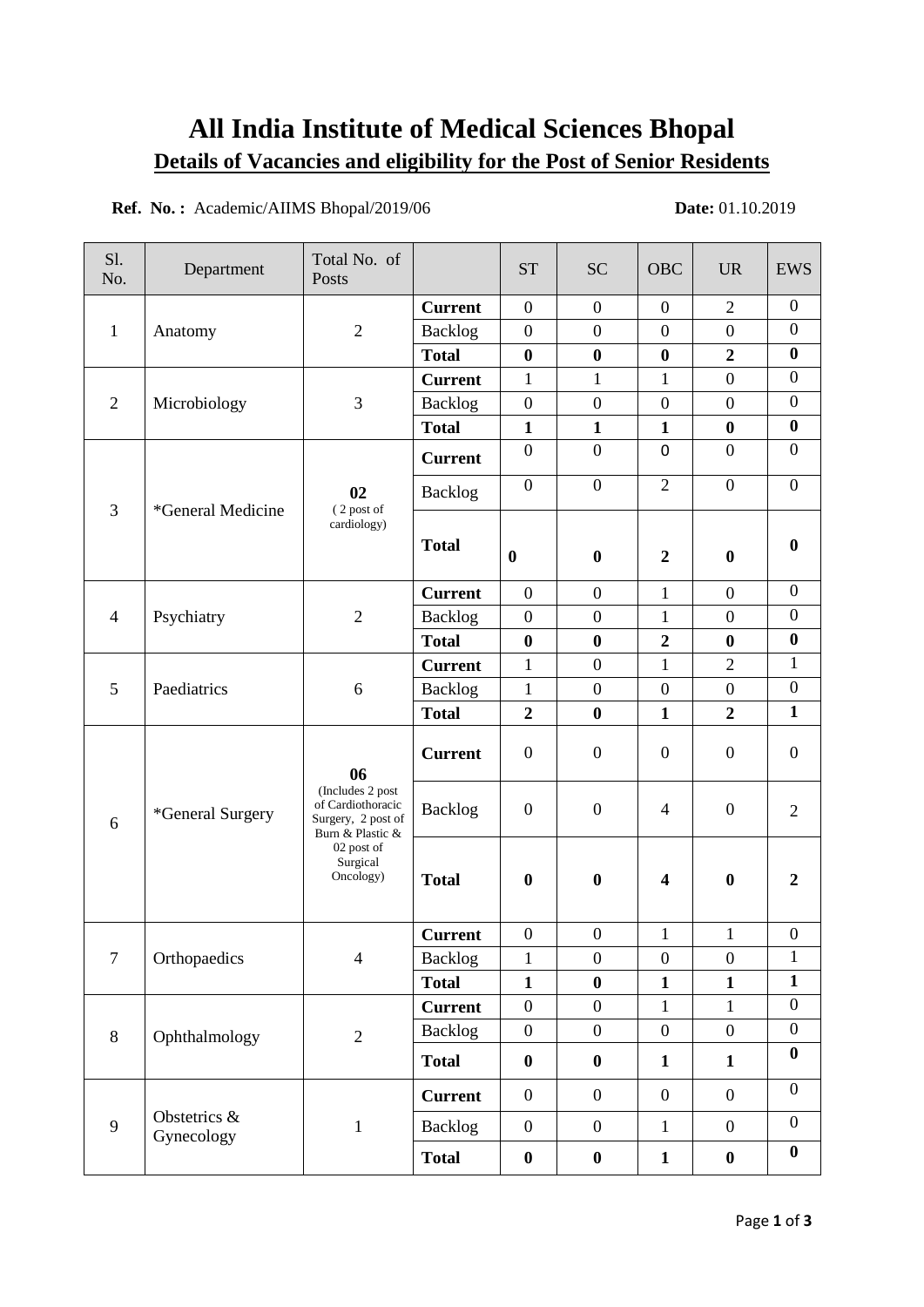| Sl.<br>No. | Department                            | Total No. of<br>Posts |                | <b>ST</b>        | <b>SC</b>               | <b>OBC</b>              | <b>UR</b>        | <b>EWS</b>       |
|------------|---------------------------------------|-----------------------|----------------|------------------|-------------------------|-------------------------|------------------|------------------|
| 10         | Radiodiagnosis                        | 8                     | <b>Current</b> | $\overline{0}$   | 1                       | $\mathbf{1}$            | $\mathbf{1}$     | $\boldsymbol{0}$ |
|            |                                       |                       | <b>Backlog</b> | $\overline{0}$   | $\overline{2}$          | $\overline{2}$          | $\overline{0}$   | $\mathbf{1}$     |
|            |                                       |                       | <b>Total</b>   | $\bf{0}$         | $\overline{\mathbf{3}}$ | $\overline{\mathbf{3}}$ | $\mathbf{1}$     | $\mathbf{1}$     |
| 11         | Anesthesiology                        | 16                    | <b>Current</b> | $\theta$         | 1                       | $\mathbf{1}$            | $\overline{2}$   | $\overline{0}$   |
|            |                                       |                       | Backlog        | $\mathbf{1}$     | 5                       | 6                       | $\boldsymbol{0}$ | $\boldsymbol{0}$ |
|            |                                       |                       | <b>Total</b>   | $\mathbf{1}$     | 6                       | $\overline{7}$          | $\overline{2}$   | $\boldsymbol{0}$ |
| 12         | <b>ENT</b>                            | 1                     | <b>Current</b> | $\mathbf{1}$     | $\overline{0}$          | $\overline{0}$          | $\boldsymbol{0}$ | $\boldsymbol{0}$ |
|            |                                       |                       | Backlog        | $\overline{0}$   | $\overline{0}$          | $\overline{0}$          | $\boldsymbol{0}$ | $\overline{0}$   |
|            |                                       |                       | <b>Total</b>   | $\mathbf{1}$     | $\bf{0}$                | $\bf{0}$                | $\bf{0}$         | $\boldsymbol{0}$ |
| 13         | Physical Medicine<br>& Rehabilitation | 1                     | <b>Current</b> | $\overline{0}$   | $\boldsymbol{0}$        | $\overline{0}$          | $\mathbf{1}$     | $\overline{0}$   |
|            |                                       |                       | Backlog        | $\overline{0}$   | $\overline{0}$          | $\overline{0}$          | $\boldsymbol{0}$ | $\boldsymbol{0}$ |
|            |                                       |                       | <b>Total</b>   | $\bf{0}$         | $\bf{0}$                | $\mathbf{0}$            | $\mathbf{1}$     | $\boldsymbol{0}$ |
| 14         | Radiotherapy                          | $\overline{2}$        | <b>Current</b> | $\overline{0}$   | $\mathbf{1}$            | $\overline{0}$          | 1                | $\boldsymbol{0}$ |
|            |                                       |                       | Backlog        | $\overline{0}$   | $\overline{0}$          | $\overline{0}$          | $\boldsymbol{0}$ | $\boldsymbol{0}$ |
|            |                                       |                       | <b>Total</b>   | $\bf{0}$         | $\mathbf{1}$            | $\bf{0}$                | $\mathbf{1}$     | $\bf{0}$         |
| 15         | Nuclear Medicine                      | $\overline{2}$        | <b>Current</b> | $\overline{0}$   | $\boldsymbol{0}$        | $\overline{0}$          | $\overline{2}$   | $\boldsymbol{0}$ |
|            |                                       |                       | Backlog        | $\overline{0}$   | $\overline{0}$          | $\boldsymbol{0}$        | $\boldsymbol{0}$ | $\boldsymbol{0}$ |
|            |                                       |                       | <b>Total</b>   | $\bf{0}$         | $\bf{0}$                | $\boldsymbol{0}$        | $\overline{2}$   | $\boldsymbol{0}$ |
| 16         | Trauma &<br>Emergency<br>Medicine     | $\overline{4}$        | <b>Current</b> | $\theta$         | $\overline{0}$          | $\mathbf{1}$            | $\mathbf{1}$     | $\mathbf{1}$     |
|            |                                       |                       | Backlog        | $\overline{0}$   | $\boldsymbol{0}$        | $\mathbf{1}$            | $\boldsymbol{0}$ | $\boldsymbol{0}$ |
|            |                                       |                       | <b>Total</b>   | $\bf{0}$         | $\boldsymbol{0}$        | $\overline{2}$          | $\mathbf{1}$     | $\mathbf{1}$     |
| 17         | Hospital<br>Administration            | $\boldsymbol{2}$      | <b>Current</b> | $\overline{0}$   | $\overline{0}$          | $\boldsymbol{0}$        | $\overline{2}$   | $\boldsymbol{0}$ |
|            |                                       |                       | Backlog        | $\boldsymbol{0}$ | $\boldsymbol{0}$        | $\boldsymbol{0}$        | $\boldsymbol{0}$ | $\boldsymbol{0}$ |
|            |                                       |                       | <b>Total</b>   | $\bf{0}$         | $\bf{0}$                | $\bf{0}$                | $\overline{2}$   | $\boldsymbol{0}$ |
|            | <b>Total</b>                          | 64                    |                |                  |                         |                         |                  |                  |

## **Essential Qualifications:**

## **Senior Residents:**

- A MCI/UGC recognized postgraduate medical degree viz. MD/MS in the respective discipline from a recognized University/Institute.
- Candidates with DM/M.Ch. in concerned specialty will be preferred in respective departments as applicable.
- DM in Cardiology can also apply for General Medicine
- M.Ch in Burn & Plastic Surgery, Cardiothoracic surgery & Surgical Oncology can also apply for General Surgery
- **Trauma & Emergency Medicine:** Post graduate medical degree viz MD (Medicine / Emergency Medicine / Anaesthesia) from a recognized University / Institute.
- To be eligible for selection for these posts, the candidate should have passed the qualifying examination *before the date of Interview* & result declared to this effect on or before this date. The tenure of qualifying degree should also be completed *before the date of Interview*
- Those Post graduate who have already completed 3 years of Senior Residency (Non-Academic) either at AIIMS or outside will not be considered. Any candidate who has done any Senior Residency earlier only the balance period will be considered (Maximum 3 Years).